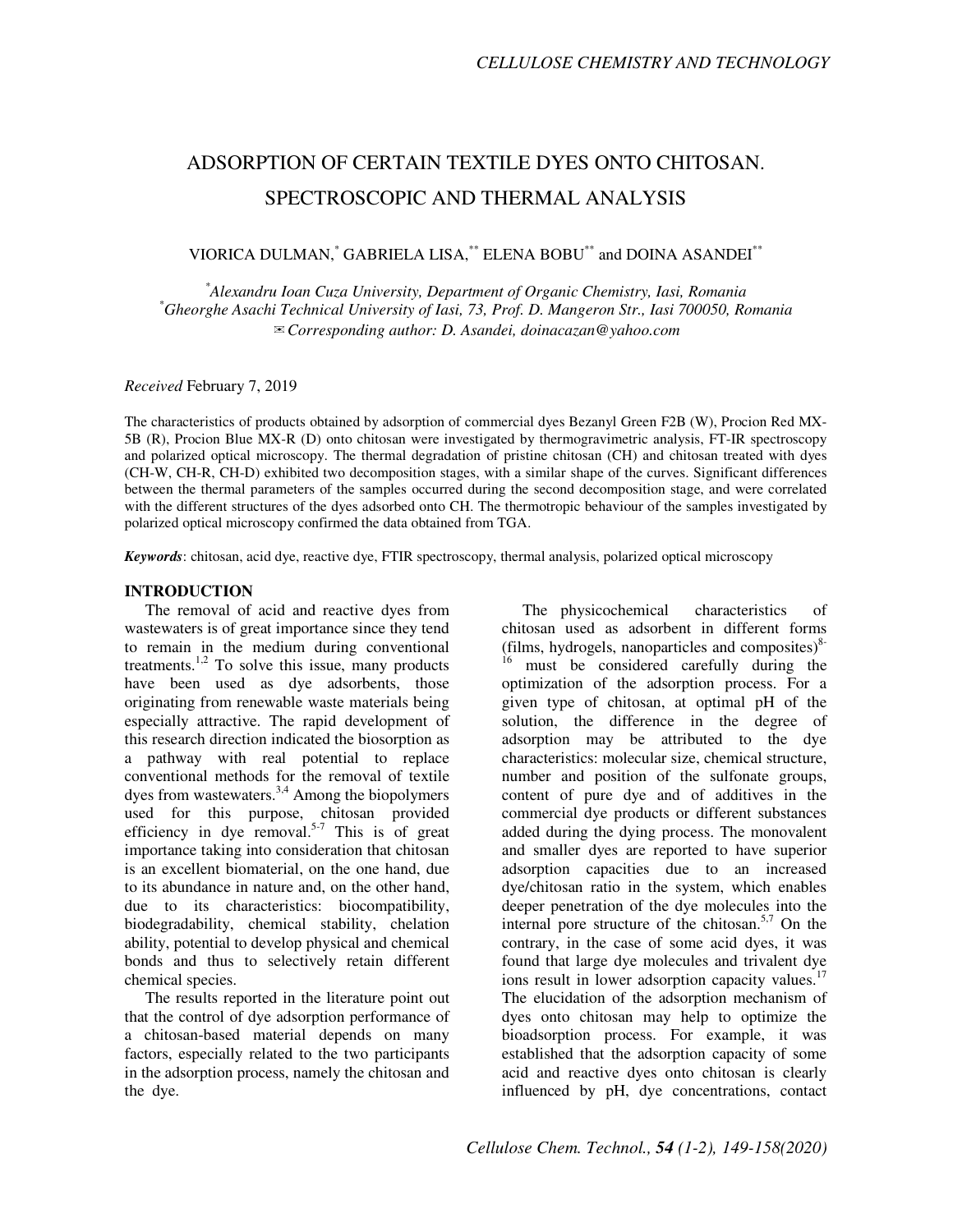time, temperature and concentration of the added sodium chloride.<sup>18-20</sup>

A few studies on the thermal degradation of adsorbents based on chitosan demonstrated that the thermogravimetric technique brings important information related to the intermolecular forces between chitosan and dyes. $2^{1-26}$  They showed that the profile of the TG/DTG curves consists in the presence of two peaks corresponding to the two mass loss steps. The first, from 25 to 220 ºC, is attributed to the loss of water, which is adsorbed both on the surface and in the pores of chitosan. The second step, from 220 to 420 °C, corresponds to the decomposition of the chitosan structure.

In this paper, the thermal stability, degradation and adsorption characteristics of pristine chitosan and three chitosan–dye products, obtained by dye adsorption from aqueous solutions under the optimal conditions onto chitosan, were investigated. The dyes used in this study were Bezanyl Green F2B (a triphenylmethane acid dye), Procion Red MX-5B (an anthraquinone reactive dye) and Procion Blue MX-R (an azo reactive dye). The main objective of this study was to provide an insight into the mechanism of dye adsorption, by monitoring data provided by FT-IR spectroscopy, TG-DTG analysis, and

polarized light optical microscopy (POM). These results allowed comparing the chitosan affinity for the three dyes from the point of view of structural features of the adsorbed dyes. To the best of our knowledge, no data on this subject regarding the investigated products has been reported so far in the literature.

## **EXPERIMENTAL**

#### **Materials**

Chitosan powder, with particle size  $\langle 200 \ \mu m \rangle$ acetylation degree of 20.8%, loss on drying of 4.5% and a relative molecular weight mass of 415000 g/mol, was purchased from Vanson Co., Canada. Bezanyl Green F2B (C.I.-42100, Acid Green 9), 72%, and Procion Red MX-5B (C.I.-18200 Reactive Red 2), 85%, were provided from the Faculty of Textiles and Leather, Iasi (Romania). Procion Blue MX-R (C.I.- 1205 Reactive Blue 4), 35%, was purchased from Sigma-Aldrich. The dyes were used without further purification, considering only the dye content in the commercial product in the experimental calculations. The chemical structure and the characteristics of the chitosan and the investigated dyes are shown in Scheme 1.





**Benzanyl Green F2B** (**W**)  $C_{37}H_{34}CIN_2 NaO_6S_2; M_W: 724.5 g/mol$ 



**Procion Blue MX-R** (**D**)  $C_{23}H_{14}Cl_2N_6O_8S_2$ ; M<sub>w</sub>: 637.43 g/mol (d)

Scheme 1: Structure of (a) chitosan and dyes: (b) Benzanyl Green F2B (W); (c) Procion Red MX-5B (R); and (d) Procion Blue MX-R (D)

#### **Preparation of the samples**

An amount of 0.3 g of chitosan powder was added to 200 mL of dye solution, with an optimum concentration and pH, previously established as follows: 200 mgL<sup>-1</sup>, pH=5.5 for Benzanyl Green F2B (W); 80 mgL<sup>-1</sup>, pH=8 for Procion Red MX-5B (R), and 250 mgL<sup>-1</sup>, pH=8 for Procion Blue MX-R (D). The mixtures were constantly mechanically stirred until the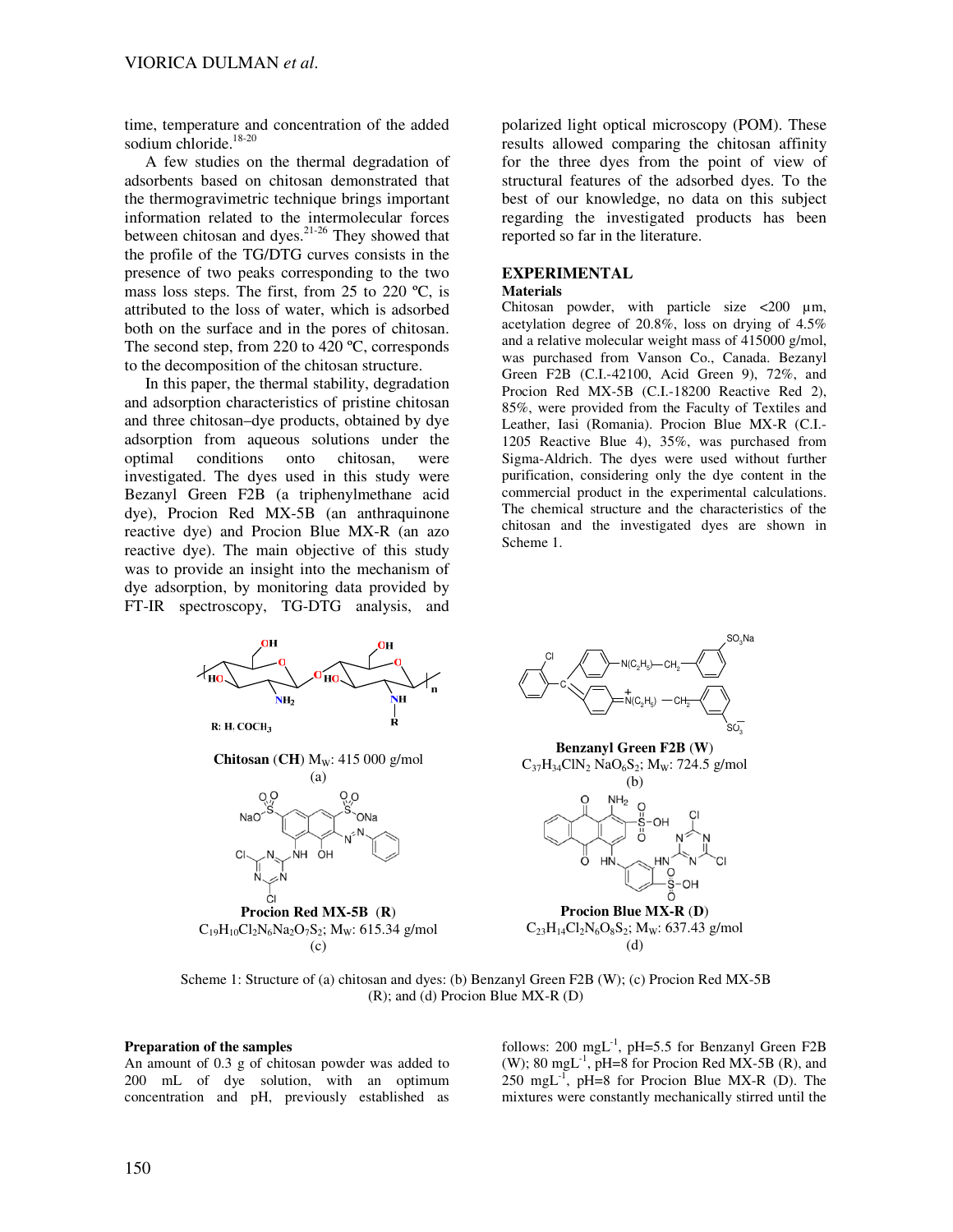adsorption equilibrium was attained: 6 hours in the case of W dye, 4 hours for R dye and 1 hour for D dye. The obtained products were separated from the solution by filtration and then dried at room temperature (20 ºC). The amount of dye adsorbed onto chitosan was established by spectrophotometrical determination of the dye concentration remaining in the solution at the maximum absorbance wavelength of each dye ( $\lambda_{\text{max}}$  = 643 nm for W;  $\lambda_{\text{max}}$  = 538 nm for R;  $\lambda_{\text{max}}$  = 595 nm for D). D dye was the best retained in the CH-D product:  $0.366$  mmol/g  $\sim$ 23% of the sample mass; R dye was less retained in the CH-R product: 0.184 mmol/g  $\sim$ 11% of the sample mass; W was the least retained in CH-W: 0.138 mmol/g  $\sim$ 10% of the sample mass.

#### **Methods**

FT-IR spectra were recorded on a Bio-Rad DIGILAB FTS 2000 Spectrophotometer, in the transmission mode, on KBr pellets obtained from chitosan before and after dye adsorption. Similar amounts of samples were used. The transmittance spectra were recorded over the  $400-4000$  cm<sup>-1</sup> domain, and subsequently normalized to unity.

Thermal tests were conducted using a Mettler Toledo derivatograph under nitrogen atmosphere, at 20 mL/min flow and 15 ºC/min rate of heating, within the temperature range from 25 to 800 ºC. The samples weighed 3-4 mg. In order to get comparable data, the operation parameters were kept constant for all the samples. Curve processing, designed to determine the thermal and kinetic characteristics, was performed using the STAR software developed by Mettler Toledo.

The thermotropic behaviour of the samples was investigated by polarized light optical microscopy (POM) with an Olympus BH-2 polarized light microscope under cross polarizers, equipped with a THMS 600/HSF9I hot stage and a LINKAM TP92 temperature control system. The measurements were performed on 1 mg of sample, which was placed between two glass lamella.

#### **RESULTS AND DISCUSSION Adsorption mechanism. Premises**

Generally speaking, the mechanism of dye removal from acidic or alkaline solutions by chitosan is complex and includes both physical and chemical adsorption, but their involvement depends on the dye–chitosan system peculiarities. The chitosan used in this study has an acetylation degree of  $20.8\%$ , meaning that the amino  $(-NH<sub>2</sub>)$ , hydroxyl  $(-OH)$  and acetamide  $(CH<sub>3</sub>-CONH-)$ groups could serve as reactive sites. The accessible amine groups in chitosan are the main reactive groups for anionic dye adsorption,

although the hydroxyl groups (especially in the C-3 position) may also contribute to this process.<sup>5</sup>

On the other hand, the structure and characteristics of the investigated dyes are different, as described below.

For triphenylmethane acid dye W, it could be assumed that, at the optimum pH value of 5.5, it undergoes partial protonation (weakly acidic solution) of the nitrogen atoms, which favours the adsorption the dye anion by the ion exchange process, according to the general equilibrium.It may be mentioned that in an acidic solution, interactions between the acetamide groups  $\rm (CH_{3}$ -CONH-) of the chitosan and the dye can take place. It is known that at low pH values,  $H_3O^+$ ions react to a significant extent with the amide groups - $CO-NH_2$ <sup>-5,15</sup> It should, however, be noted that these groups exist in a small proportion in the chitosan and have a much smaller affinity for the hydronium ion than the primary amine groups.

The dye molecules adsorbed onto chitosan are more or less attached to adsorbent molecules in a flat or layered manner, that is, covering the chitosan backbones with benzene rings parallel oriented (as far as possible) to the polysaccharide chain of chitosan. If the attachment of the dye occurs at one site only (electrostatic reaction between amino and sulfonate groups), it would be expected that the dye molecules should be spatially oriented in a more perpendicular manner. Beside the electrostatic attraction forces, hydrogen bonds can also play an important role in the adsorption process, since the dye also has many nitrogen and chlorine electronegative atoms, which can form H bonds with the OH units of chitosan. Moreover, van der Waals forces should be also considered. $26-28$ 

Related to the theoretical premises of the adsorption mechanism of the Procion Red MX-5B and Procion Blue MX-R dyes in a weakly alkaline solution (pH=8), studies on the absorption of reactive dyes onto cellulose fibres, under similar basic conditions, demonstrated the preferential reaction of the primary hydroxyl groups of the cellulose.29,30 As the chitosan biopolymer is chemically similar to cellulose (except the primary aliphatic amino group at the carbon 2), a similar adsorption mechanism of the reactive dyes onto chitosan at alkaline pH can be envisaged. It may be hypothesised that the hydroxyl group of the chitosan could covalently bond the reactive dyes, but the possibility of reaction of the amine groups should not be neglected, taking into consideration their better reactivity to anionic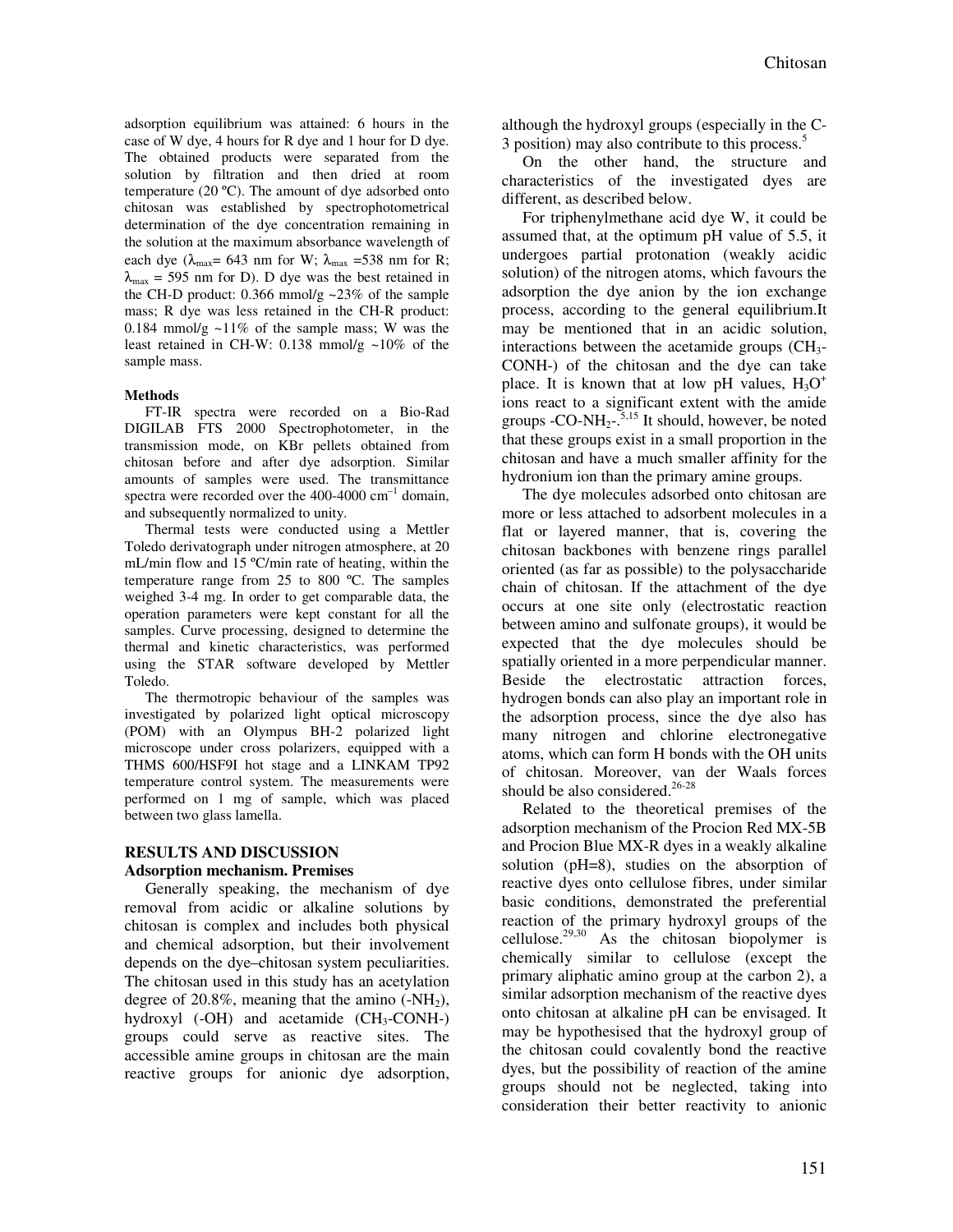dyes.<sup>15</sup> Thus, for the adsorption of anthraquinone reactive dye Procion Red MX-5B and azo reactive dye Procion Blue MX-R onto chitosan at pH=8, a possible covalent bonding of the reactive dyes at amine and hydroxyl groups can be considered.<sup>18</sup>

### **Structural characterization by FTIR spectroscopy**

To establish the mechanism of retention of the dyes on chitosan, the structure of the chitosan– dye products was investigated by FTIR spectroscopy and compared with the chitosan reference (Fig. 1). As expected, the FTIR spectrum of CH reveals the main vibration bands of its covalent linkages and also the hydrogen bonds formed due to the presence of the hydroxyl and amine groups. Thus, in the  $3700-2700$  cm<sup>-1</sup> spectral domain, a broad band with the absorption maximum at  $3440 \text{ cm}^{-1}$  appears and is attributed to the occurrence of stretching vibrations of the hydroxyl and amine groups involved in both intraand inter-molecular hydrogen bonds, formed among the OH groups (primary or secondary), furanosic O atoms, and NH units.<sup>26</sup> The broad band originates from the overlapped bands of the vibrations of these bonds, with two evident principal maxima located at  $3440$  and  $3245$  cm<sup>-1</sup>. In the FTIR spectra of the CH-W sample, these two maxima are shifted, the first to a higher wavelength,  $3450 \text{ cm}^{-1}$ , and the second to a lower wavelength,  $3218 \text{ cm}^{-1}$ , respectively, indicating significant changes of the H-bonding environment, consisting mainly in the weakening of the intramolecular forces and strengthening of the intermolecular ones. This is in agreement with the formation of new H-bonds between chitosan and the acidic W dye. $31$  In the case of the CH-D

and CH-R samples, the shifting to higher or lower wavelength was less evident, to 3445 and 3239  $cm^{-1}$ , respectively, suggesting a slighter implication of these bonds during the dye adsorption process. This could be related to the well-known aspect that the weak alkaline aqueous solutions of reactive dyes become unreactive towards the substrate with -OH groups through hydrolysis.<sup>32</sup>

The shifting of the band to higher wavenumbers could also reflect the diminishing of the NH groups available for H bond formation, in agreement with the involvement of these groups in the formation of new bonds with the dyes, as stated above.

Concerning the other absorption bands of chitosan: 1650 cm<sup>-1</sup> (-NH stretching vibration), 1380 cm<sup>-1</sup> (–CH<sub>2</sub> deformation), 1150 cm<sup>-1</sup> (C=O stretching), 1085 (O-H stretching) and 617 cm<sup>-1</sup> (OH bending), no significant shifting was observed after dye absorption, which mainly indicates the physical adsorption of the dyes onto chitosan.<sup>33</sup> On the other hand, comparing the intensity of the –NH stretching vibration (1650 cm −1) for the three chitosan–dye samples, its decline was noted in the case of the CH-D sample, suggesting a better ability of the –NH in the acetamide groups of chitosan to develop physical interactions with the D dye, most probably due to the presence of the C=O groups, via –NH….O=C hydrogen bonds. No clear absorption bands of the C=C linkage of the aromatic ring of the dyes  $(1500 \text{ and } 1600 \text{ cm}^{-1})$ were noted in the spectra, most probably because they overlapped with the absorption bands of chitosan.



Figure 1: FTIR spectra of chitosan and chitosan-dye samples: 1- CH-D, 2-CH-R, 3-CH-W, 4-CH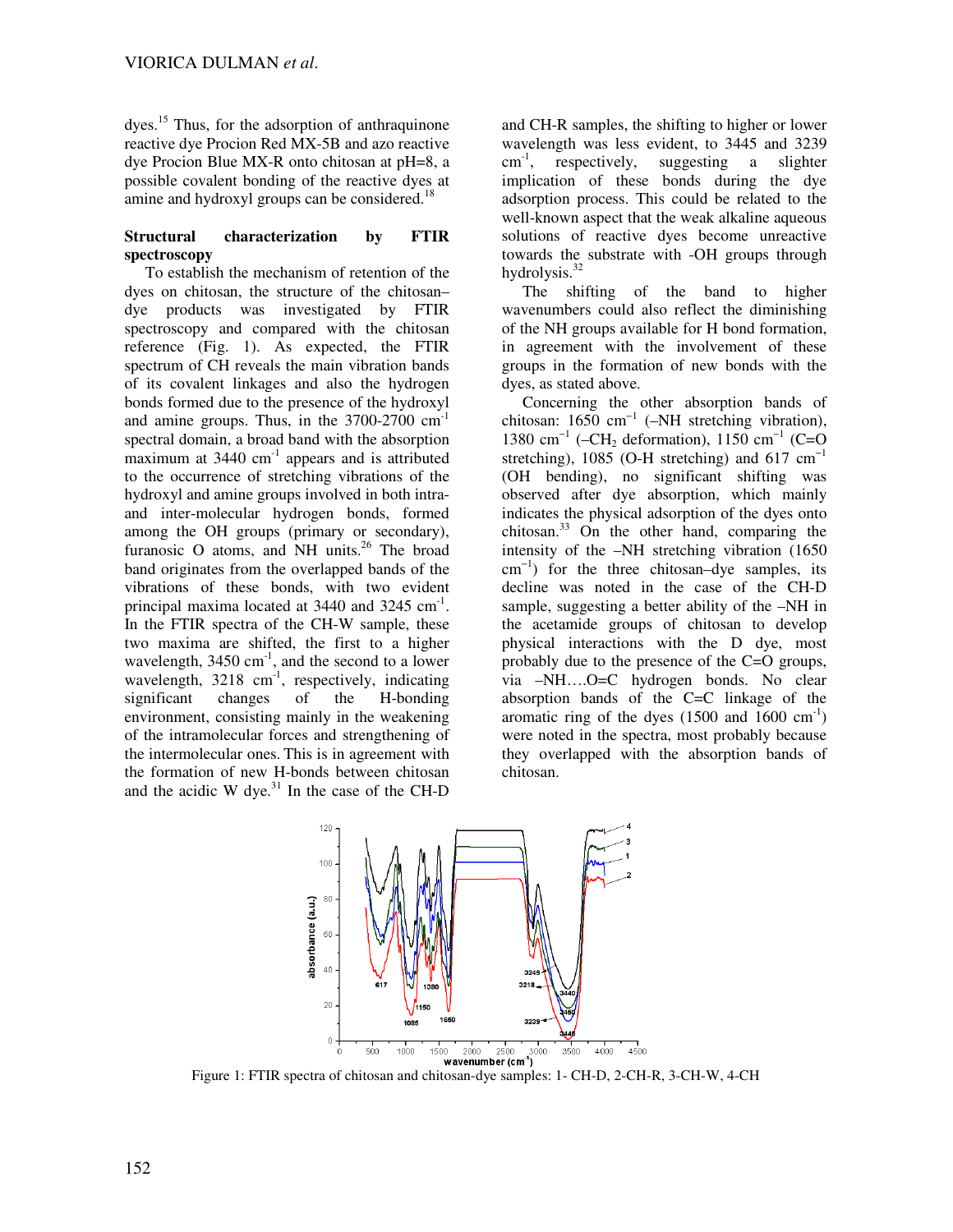

Figure 2: TG (a), DTG (b) and DTA (c) curves of chitosan and chitosan–dye samples

| Sample    | Stage        | $T_{onset}$ | $T_{\rm peak}$ | $T_{\text{endset}}$ | $W\%$ | <b>DTA</b><br>characteristic | Residue<br>at 800 $\degree$ C |  |
|-----------|--------------|-------------|----------------|---------------------|-------|------------------------------|-------------------------------|--|
| <b>CH</b> |              | 58          | 86             | 115                 | 8.53  | endo                         | 31.31                         |  |
|           | П            | 288         | 311            | 378                 | 60.16 | exo                          |                               |  |
| $CH-W$    |              | 54          | 86             | 119                 | 9.18  | endo                         | 35.10                         |  |
|           | $_{\rm II}$  | 264         | 309            | 421                 | 55.72 | exo                          |                               |  |
| $CH-R$    |              | 58          | 86             | 117                 | 9.64  | endo                         | 34.56                         |  |
|           | $\mathbf{I}$ | 279         | 311            | 414                 | 55.80 | exo                          |                               |  |
| $CH-D$    |              | 59          | 82             | 119                 | 9.74  | endo                         | 33.36                         |  |
|           | $_{\rm II}$  | 260         | 309            | 411                 | 56.90 | exo                          |                               |  |

Table 1 Thermogravimetric characteristics

The investigation of the adsorption behaviour of some reactive dyes containing the dichlorotriazine group onto cellulose revealed that at basic pH, a covalent bond formed between a triazine carbon atom and an oxygen atom.<sup>34</sup>

In a similar way, for R and D triazine containing dyes, covalent bond formation could be also expected. This is quite difficult to identify by FTIR spectroscopy, as the vibration band of the ether and hydroxyl groups of the chitosan superposed with the newly ether bond supposed to be formed. Even so, a broader band in the case of

the CH-R sample could be assigned to the formation of a percent of such linkages. No such widening was observed in the case of the CH-D sample, possibly because of the higher volume of the D dye, which hindered its access to the hydroxyl units of chitosan.

#### **Thermal analysis**

Figure 2 shows the thermogravimetric (TG), derivative thermogravimetric (DTG) and differential thermal analysis (DTA) curves recorded for the three chitosan–dye samples and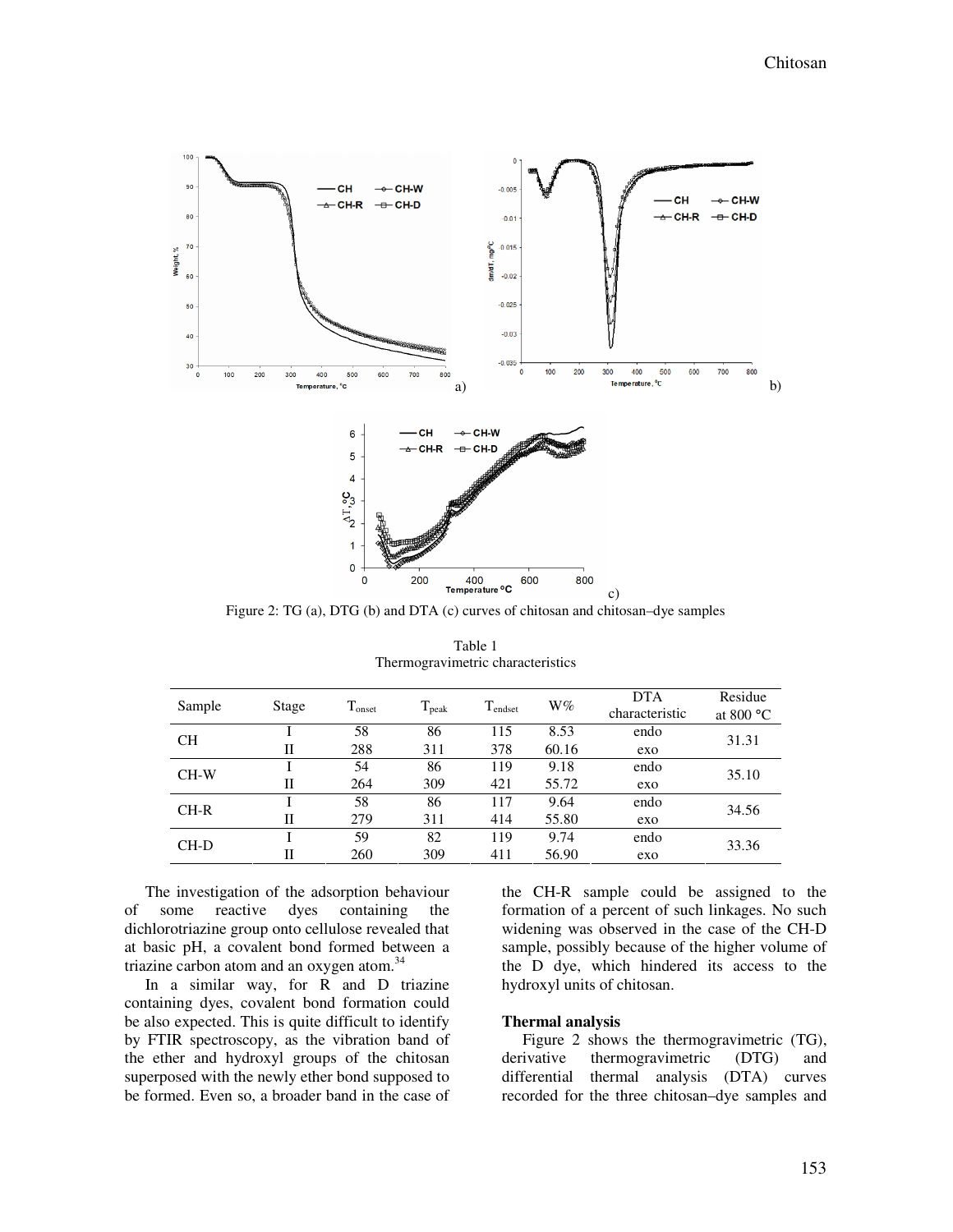the chitosan reference. As can be seen, the thermal degradation of the samples comprises two stages (Fig. 2a). Table 1 includes the main thermogravimetric characteristics, namely:  $T_{onset}$  – initial temperature at which the thermal degradation starts,  $T_{peak}$  – when the rate of degradation reaches its peak,  $T_{endset}$  – when the degradation process of each stage is completed, W% – mass percentage losses occurring in each stage, DTA characteristics and amount of residue at 800 °C. The first process occurring at temperatures below 120 °C is associated to humidity removal from the samples. The mass percentage loss in this stage amounts to about 8- 10%, this level being lower in the CH-W, CH-R and CH-D samples than in the CH control sample. The explanation is quite evident: the dyes obstructed the chitosan pores, which were less available for moisture. Moreover, the dyes increased the hydrophobicity of the chitosan surface, decreasing its affinity for water.

The comparative analysis of the thermal characteristics of the chitosan and the chitosan– dye samples revealed the maximum of degradation in the second stage at a similar temperature, *i.e.*  $\approx 310$  °C. Literature data<sup>21-25</sup> attributed the onset of the thermal decomposition of chitosan in inert atmosphere to the break of the C-O-C bonds, leading to depolymerization, with the formation of monomer and acetamide  $C_2H_5NO$  (m/e = 59), respectively.

Significant differences between the thermal characteristics of the analysed samples occurred in Tonset temperature and mass percentage loss during the second stage. Therefore, the onset temperature of the thermal decomposition of the chitosan–dye samples was by 9 to 29 °C lower than the thermal decomposition onset temperature of the control chitosan. Also, the mass percentage loss in this stage was 3-4% lower in the CH-W, CH-R and CH-D samples, compared to the chitosan sample. Similar results were reported by Vasconcelos for chitosan after adsorption of RO 16 dye, $35$  who considered that the adsorption of this dye onto chitosan produced a new material, less thermally stable. Considering the FTIR observations, we attribute this decrease of the T<sub>onset</sub> temperature and mass percentage loss to the formation of inter-molecular H-bonds between the chitosan and the dyes, which disturbed the intermolecular H bonds of chitosan, destroying thus the packing of chitosan chains and making it more susceptible to degradation. As the first stage

was assigned to water removal, the T<sub>onset</sub> temperature in the second stage has been considered as a thermal stability criterion. In line with this, the thermal stability of the samples follows the following increasing trend: CH-D <  $CH-W < CH-R < CH$ . This thermal stability scale is in good agreement with the FTIR data, which indicated possible formation of stable covalent bonds between chitosan and the R dye, a higher amount of inter-molecular H-bonds between chitosan and the W dye, and a lower amount of H bonds between the acetamide –NH of chitosan and the C=O of the D dye, which should be quantitatively less important considering the lower percent of amide groups on chitosan.

The data shown in Table 1 and Figure 2a also display larger amounts of residue at 800 °C in the CH-W, CH-R and CH-D samples, compared to the chitosan reference sample, which has been attributed to the more compact structure of the dyes entrapped into chitosan, which made it less susceptible to degradation.

In order to determine the activation energy, the pre-exponential factor and the order of reaction, the kinetic processing of thermogravimetric data has been realized, applying the Freeman-Carroll differential method, $24$  based on the following equation:

$$
\frac{d\alpha}{dt} = A \cdot e^{-\frac{E_a}{RT}} (1 - \alpha)^n
$$

where  $d\alpha/dt$  – variation of the transformation over time,  $A - pre-exponential factor$ ,  $E_a - activation$ energy in  $\bar{J}$  mol<sup>-1</sup>, R – universal gas constant = 8.31 J mol<sup>-1</sup> K<sup>-1</sup>, T – temperature in the sample in K,  $\alpha$  – transformation degree and n – order of reaction.

In order to obtain comparable data, the values of the kinetic parameters were calculated for the same temperature interval  $(280-320 \degree C)$ , that is transformation degrees between 0.15 and 0.55, for all the analysed samples. We found values of the order of reaction between 1.2 and 1.9, and lower values of the activation energy of the samples containing dyes, as compared to that of the control sample. When comparing the activation energy values, we find the same thermal stability sequence as determined previously based on the thermal characteristics: CH-D < CH-W < CH-R < CH.

An interpretation of the activation energy data suggests the following. (i) The D dye, which was retained onto chitosan in the highest amount  $(0.366 \text{ mmol/g} \sim 23\% \text{ of the sample mass})$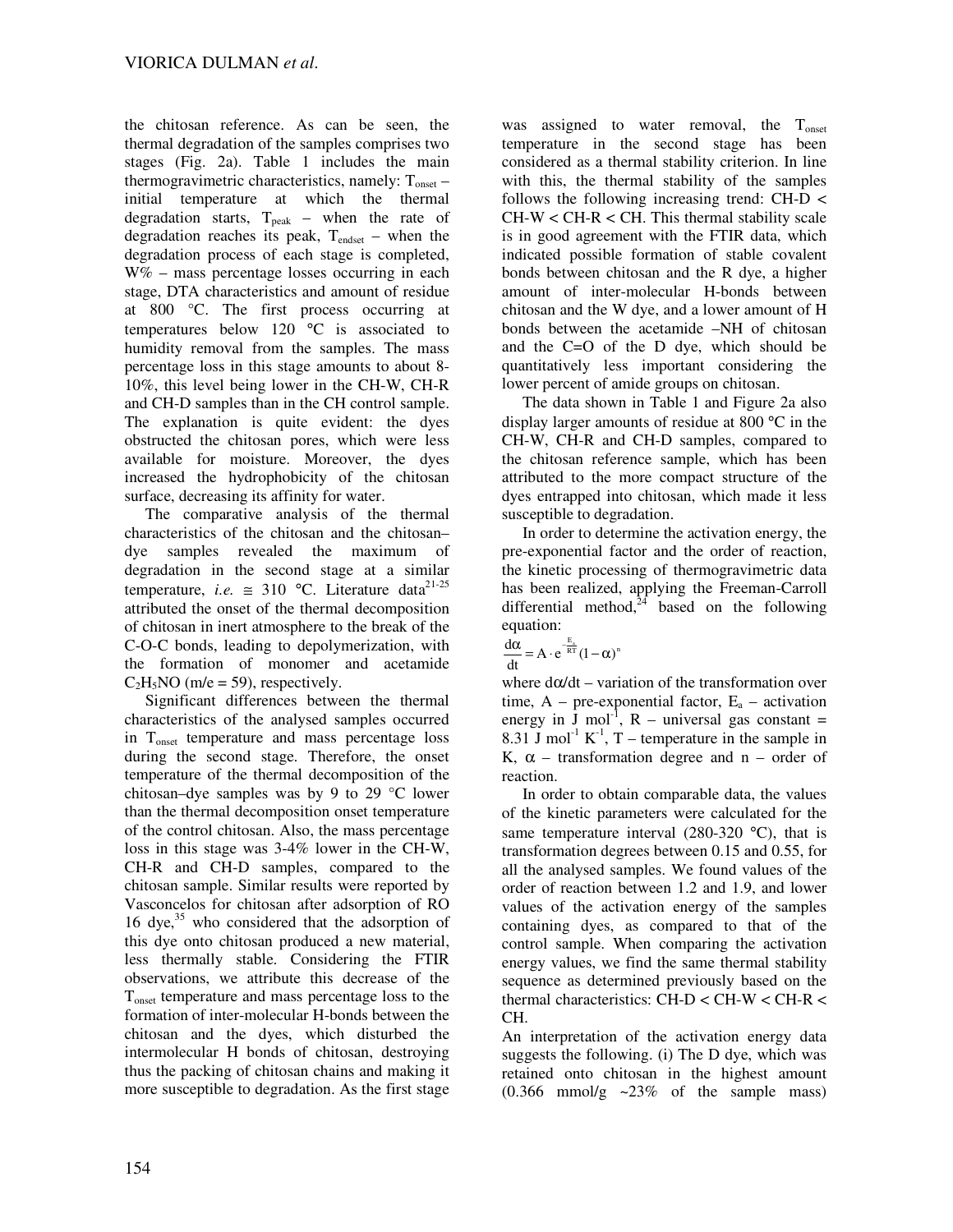induced a reduction of the thermal stability of about 50% (Ea =  $155.87 \pm 2.53$  kJ/mol), compared to the control  $(Ea = 314.48 \pm 1.83 \text{ kJ/mol})$ . This behaviour is in agreement with the presence of a low amount of labile H-bonds between the chitosan and the dye. (ii) Although the affinity of chitosan for azo reactive dye R was lower (0.184 mmol/g  $\sim$ 11% of the sample mass), the CH-R product was more thermally stable (Ea = 255.27±3.03) than the CH-D sample and less stable than the CH sample (Ea value decreases by  $~19\%$ ).

Table 2 Kinetic parameters in the second stage

| Sample | n                | Ea<br>(kJ/mol)    | 1n A             |
|--------|------------------|-------------------|------------------|
| CН     | $1.87 \pm 0.003$ | $314.48 \pm 1.83$ | $61.15 \pm 0.39$ |
| $CH-W$ | $1.38 \pm 0.002$ | $199.06 \pm 2.94$ | $36.93 \pm 0.63$ |
| $CH-R$ | $1.52 \pm 0.002$ | $255.27 \pm 3.03$ | $48.63 \pm 0.65$ |
| CH-D   | $1.22 \pm 0.003$ | $155.87 \pm 2.53$ | $27.82 \pm 0.55$ |
|        |                  |                   |                  |

It is evident that the interaction between chitosan and the D dye is weaker than in the CH-R sample. Comparing the thermal behaviour of the two products containing reactive dyes with different chromophore core, this was attributed to a physical mechanism of adsorption for the D dye and a prevalent chemical mechanism for the R dye.

The product CH-W, containing triphenylmethane acid dye W, occupies an intermediate position (a reduction of Ea  $\sim$ 37%), although the content of the dye is the smallest  $(0.138 \text{ mmol/g} \sim 10\% \text{ of the sample mass})$ . This has been assigned to the higher amount of intermolecular H-bonds and possible ionic linkages between the chitosan and the dye.

Overall, the thermal stability of the chitosan– dye samples shows the key role played by the intermolecular forces developed between the two components, which is dependent not only on the maximum amount of dye adsorbed, but, to a large extent, on the chemical structure of each dye.

#### **Polarized light optical microscopy**

Polarized optical microscopy is a powerful tool, especially useful in the characterization of supramolecular structures $34$  in homogeneous or heterogeneous mixtures. The observation of the chitosan sample at room temperature revealed white crystals, with birefringent transparency at their thin borders. By comparison, the chitosan– dye samples, CH-D, CH-W, CH-R, showed

coloured crystals in all the cases, keeping the colour of the encapsulated dye (Fig. 3 a, b, c, d). The crystals were uniformly coloured and they maintained the birefringent transparency at the border, indicating a very fine distribution of the dye molecules in the chitosan pores, most probably as monolayers, as the Langmuir model suggested.<sup>18</sup> Moreover, the crystals present clear birefringence into the bulk as well, with an oily streak texture characteristic of a layered architecture, suggesting that the dye molecules are diffused between the plains of chitosan chains.

During the heating of the chitosan and chitosan–dye samples, no visible modifications have been seen up to 250 °C, confirming that no degradation process takes place and, consequently, the first TG peak belongs to water loss. At higher temperatures, the crystals darkened, indicating the onset of thermal degradation. The colour of the crystals changed slowly in the temperature range of about 30-40 °C (Fig. 3 e, f, g, h). Interesting enough, while the chitosan became almost brown at 250 °C, the other dye containing samples darkened at higher temperatures (see Fig. 3 e, f, g, h). This indicates that the decomposition of the chitosan–dye samples started with the disruption of the physical forces between the chitosan chains and the dye molecules, when the temperature increased and the dye escaped from the superficial layers of chitosan by sublimation.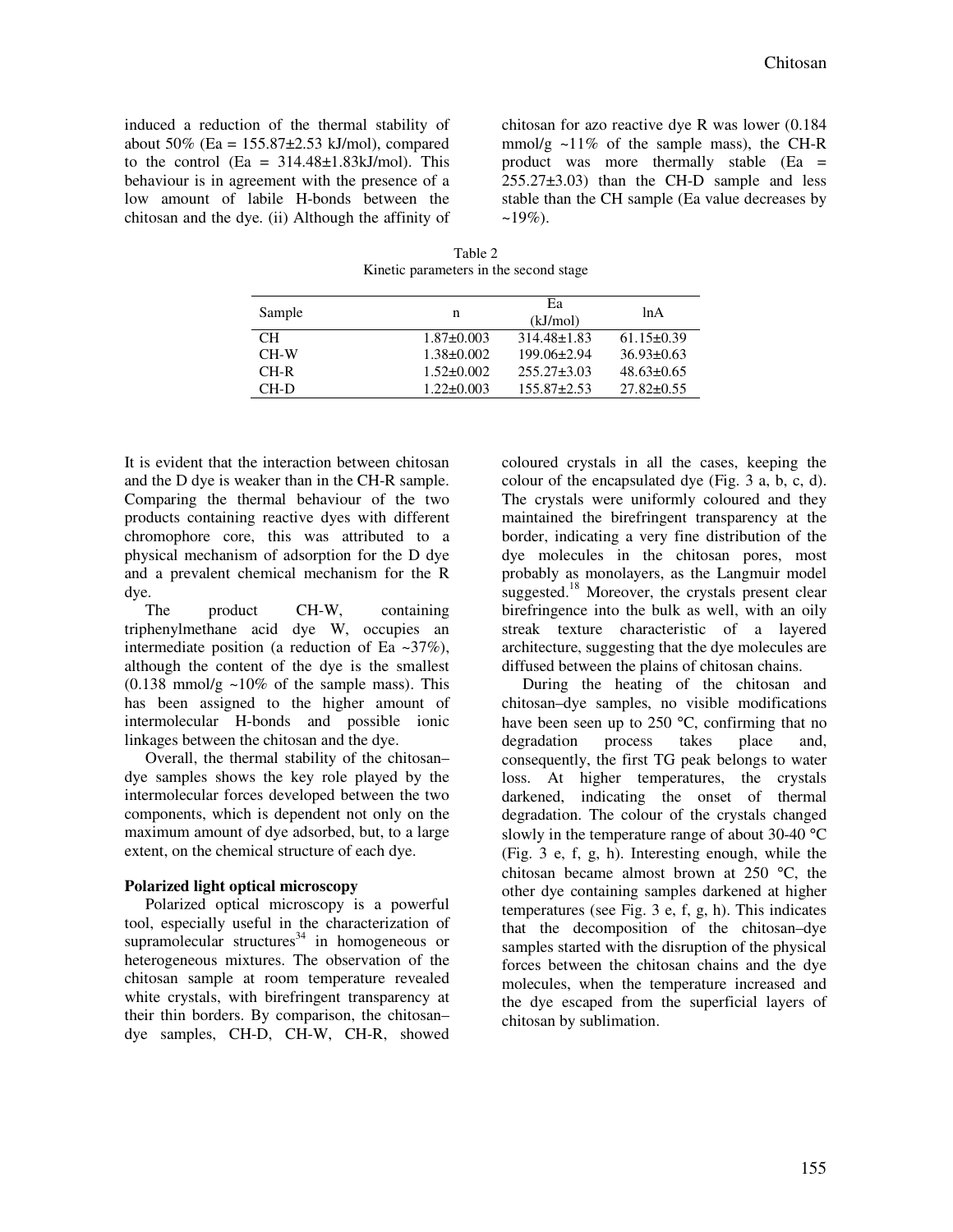





b) CH-D, RT f) CH-D, 270 °C







a) CH, RT e) CH, 250 °C





c) CH-W, RT g) CH-W, 260 °C



d) CH-R, RT h) CH-R, 290 °C

Figure 3: POM images of a) CH, b) CH-D, c) CH-W, d) CH-R at room temperature (RT), and of e) CH, f) CH-D, g) CH-W, h) CH-R at the temperature corresponding to visible darkening; (all the images were acquired at a magnification of 10x10)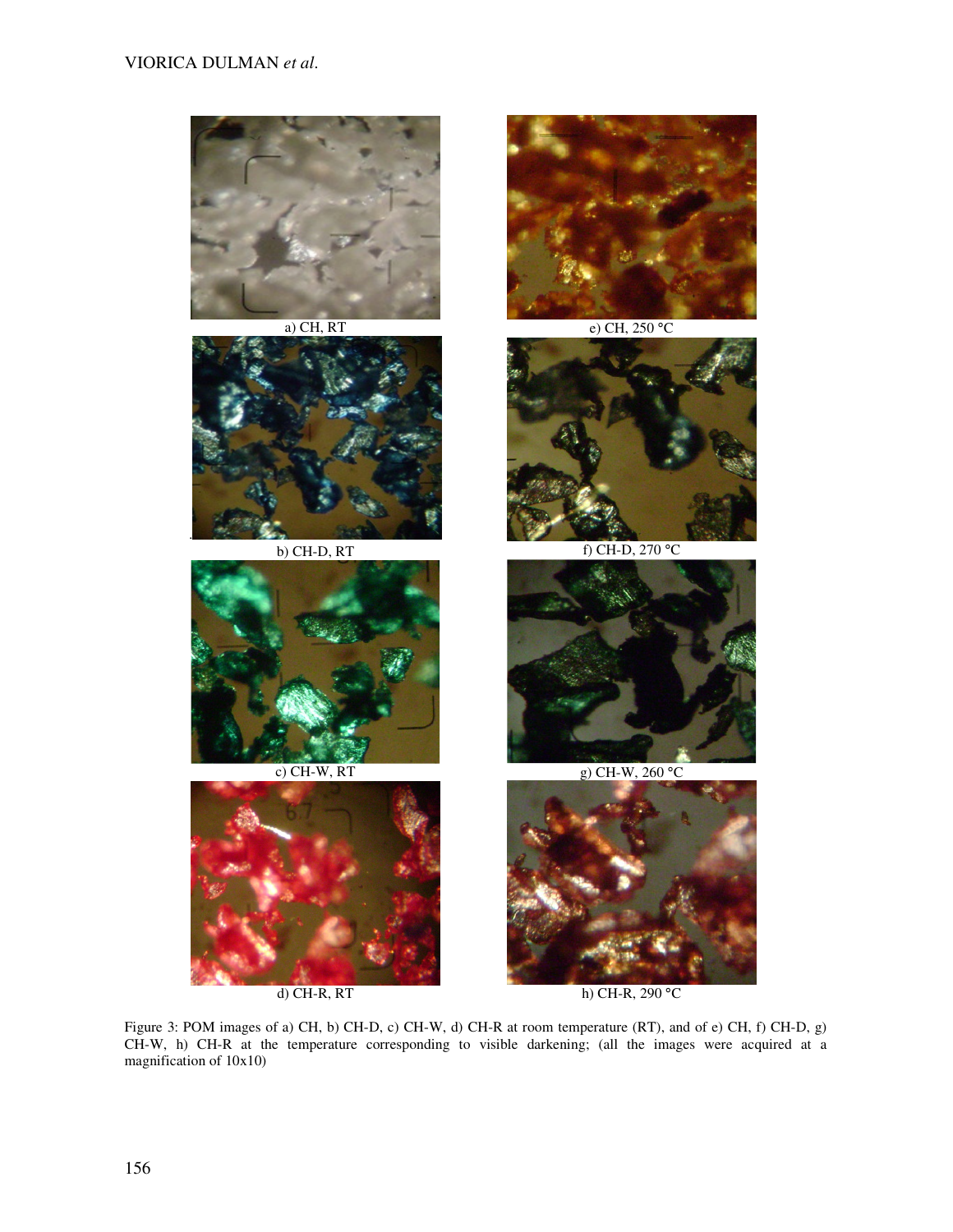## **CONCLUSION**

The adsorption of three different textile dyes, Bezanyl Green F2B (W), Reactive Red 2 (R) and Reactive Blue 4 (D), onto chitosan was studied by FTIR spectroscopy and thermal methods.

The FTIR spectra indicated that the adsorption process took place preponderantly by physical interactions for the W and D dyes, and by chemical and physical bonds in the case of the R dye. This hypothesis has been supported by the TG-DTG analysis, which clearly showed the variation of the thermal parameters according to the intermolecular forces evidenced by FTIR spectroscopy. Thus, it was established that the W and D dyes developed mainly physical forces towards the chitosan chains, being preponderantly physically adsorbed into the chitosan pores. On the other hand, the R dye was bonded to the chitosan *via* covalent bonds, being retained on chitosan by prevalently chemical adsorption. Moreover, the polarized light microscopy analysis indicated that the adsorption of the dyes occurred most probably in monolayers.

## **REFERENCES**

<sup>1</sup> V. K. Gupta and Suhas, *J*. *Environ*. *Manage*., **90**, 2313 (2009),

https://doi.org/10.1016/j.jenvman.2008.11.017

<sup>2</sup> Y. Zhou, J. Lu, Y. Zhou and Y. Liu, *Environ*. *Pollut*., **252**, 352 (2019), https://doi.org/10.1016/j.envpol.2019.05.072

3 Z. Aksu, *Process*. *Biochem*., **40**, 997 (2005), https://doi.org/10.1016/j.procbio.2004.04.008

<sup>4</sup> G. Crini, *Bioresour*. *Technol*., **97**, 1061 (2006), https://doi.org/10.1016/j.biortech.2005.05.001

<sup>5</sup> G. Crini and P.-M. Badot, *Prog*. *Polym*. *Sci*., **33**,  $(2008),$ 

https://doi.org/10.1016/j.progpolymsci.2007.11.001 6 P. M. Pakdel and S. J. Peighambardoust, *Carbohyd*.

*Polym*., **201**, 264 (2018), https://doi.org/10.1016/j.carbpol.2018.08.070

<sup>7</sup> M. Vakili, S. Deng, L. Shen, D. Shan, D. Liu *et al*., *Sep*. *Purif*. *Rev*., **48**, 1 (2019), https://doi.org/10.1080/15422119.2017.1406860

8 S. Yu, J. Cui, H. Jiang, C. Zhong and J. Meng, *Int*. *J*. *Biol*. *Macromol*., **134**, 830 (2019), https://doi.org/10.1016/j.ijbiomac.2019.04.208

9 J. Xing, X. Wang, J. Xun, J. Peng, Q. Xu *et al*., *Carbohyd*. *Polym*., **198**, 69 (2018), https://doi.org/10.1016/j.carbpol.2018.06.064

<sup>10</sup> A. Shajahan, S. Shankar, A. Sathiyaseelan, K. S. Narayan, V. Narayanan *et al*., *Int*. *J*. *Biol*. *Macromol*., **104**, 1449 (2017),

https://doi.org/10.1016/j.ijbiomac.2017.05.128

<sup>11</sup> S. Kumar, B. Krishnakumar, A. J. F. N. Sobral and J. Koh, *Carbohyd*. *Polym*., **205**, 559 (2019), https://doi.org/10.1016/j.carbpol.2018.10.108

<sup>12</sup> B. Chen, H. Zhao, S. Chen, F. Long, B. Huang *et al*., *Chem*. *Eng*. *J*., **356**, 69 (2019), https://doi.org/10.1016/j.cej.2018.08.222

<sup>13</sup> B. Tanhaei, A. Ayati and M. Sillanpaa, *Int*. *J*. *Biol*. *Macromol*., **121**, 1126 (2019), https://doi.org/10.1016/j.ijbiomac.2018.10.137

<sup>14</sup> A. Ibanescu, M. C. Alexandrica, D. Hritcu, O. Chiscan and M. I. Popa, *Green Mater*., **6**, 149 (2018), https://doi.org/10.1680/jgrma.18.00039

<sup>15</sup> X.-Y. Huang, X.-Y. Mao, H.-T. Bu, X.-Y. Yu, G.- B. Jiang *et al*., *Carbohyd*. *Res*., **346**, 1232 (2011), https://doi.org/10.1016/j.carres.2011.04.012

<sup>16</sup> H. Ansari, M. Miralinaghi and F. Azizinezhad, *Cellulose Chem*. *Technol*., **53**, 191 (2019), https://doi.org/10.35812/CelluloseChemTechnol.2019. 53.20

<sup>17</sup> A. R. Cestari, E. F. S. Vieira, A. G. P. dos Santos, J. A. Mota and V. P. de Almeida, *J*. *Colloid*. *Interf*. *Sci*., **280**, 380 (2004), https://doi.org/10.1016/j.jcis.2004.08.007

<sup>18</sup> D. Asandei, V. Dulman, T. Todorciuc and E. Bobu, *Cellulose Chem*. *Technol*., **47**, 799 (2013), http://www.cellulosechemtechnol.ro/pdf/CCT9- 10(2013)/p.799-807.pdf

<sup>19</sup> M. Ignat, V. Dulman and T. Onofrei, *Cellulose Chem*. *Technol*., **46**, 357 (2012), http://www.cellulosechemtechnol.ro/pdf/CCT5- 6(2012)/p.357-367.pdf

<sup>20</sup> S. Karmaker, A. J. Nag and T. K. Saha, *Cellulose Chem*. *Technol*., **53**, 373 (2019), https://doi.org/10.35812/CelluloseChemTechnol.2019. 53.38

<sup>21</sup> F. A. López, A. L. R. Merce, F. J. Alguacil and A. López-Delgado, *J*. *Therm*. *Anal*. *Calorim*., **91**, 633 (2008), https://doi.org/10.1007/s10973-007-8321

<sup>22</sup> T. Wanjun, W. Cunxin and C. Donghua, *Polym*. *Degrad*. *Stabil*., **87**, 389 (2005), https://doi.org/10.1016/j.polymdegradstab.2004.08.006 D. de Britto and S. P. Campana-Filho, *Thermochim*. *Acta*, **465**, 73 (2007), https://doi.org/10.1016/j.tca.2007.09.008

<sup>24</sup> E. S. Freeman and B. Carroll, *J*. *Phys*. *Chem*., **62**, 394 (1958), https://doi.org/10.1021/j150562a003

<sup>25</sup> M. M. Villar-Chavero, J. C. Dominguez, M. V. Alonso, M. Oliet and F. Rodriguez, *Thermochim*. *Acta*, **670**, 18 (2018),

https://doi.org/10.1016/j.tca.2018.10.004

<sup>26</sup> V. Rizzi, A. Longo, T. Placido, P. Fini, J. Gubitosa *et al*., *J*. *Appl*. *Polym*. *Sci*., **135**, 45945 (2018), https://doi.org/10.1002/app.45945

<sup>27</sup> C. S. Oliveira and C. Airoldi, *Carbohyd*. *Polym*., **102**, 38 (2014),

https://doi.org/10.1016/j.carbpol.2013.10.075